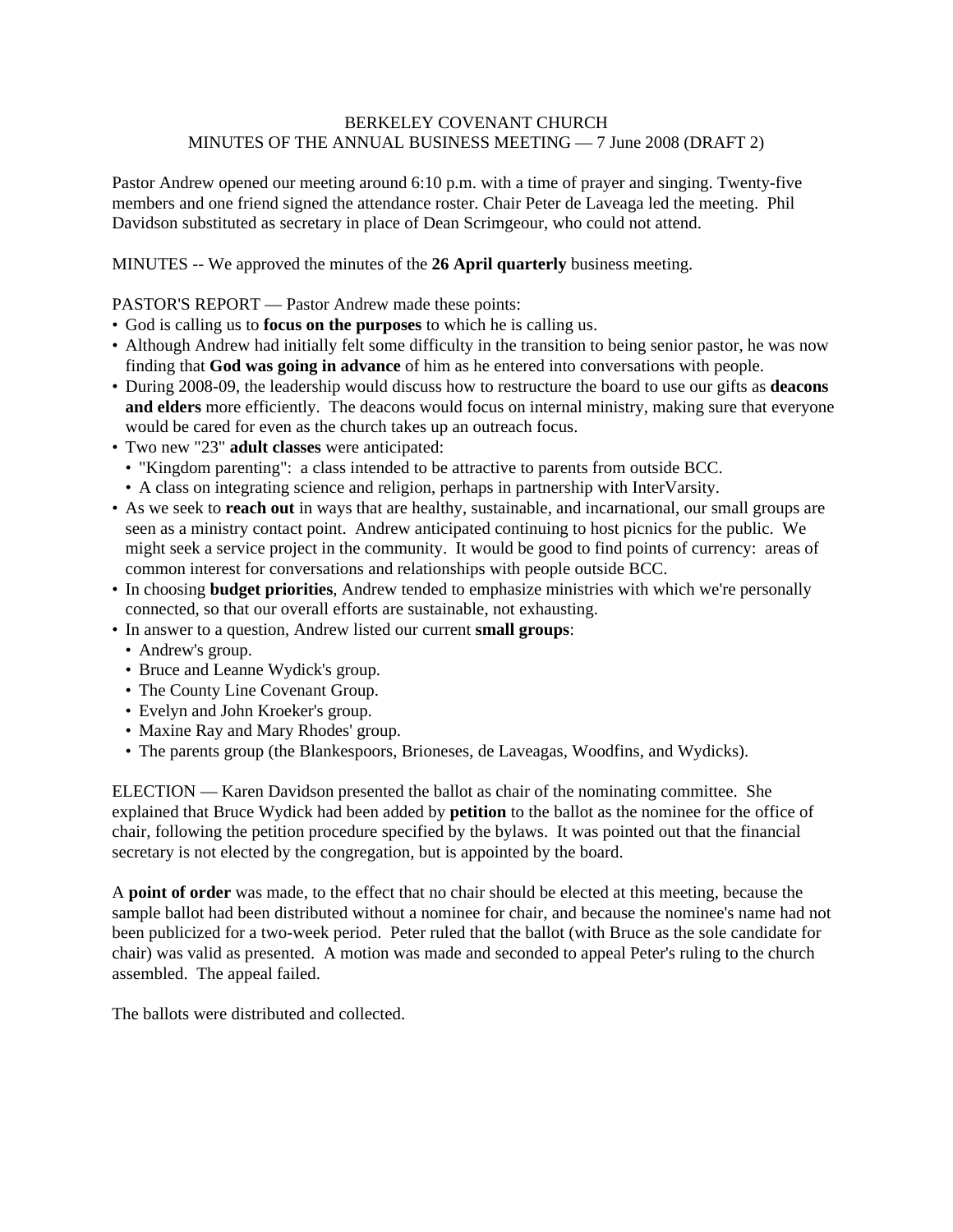TREASURER'S REPORT — Phil Davidson presented his written report, based on financial results through 31 May.

- He noted our **deficit**. He explained that nearly half of the deficit could be explained by the increase in Andrew's salary since we had called him as senior pastor.
- He described the loan we were requesting from **National Covenant Properties** to refinance the church and the 1540 Ada Street house and to pay for maintenance on both.
- Peter presented a recommendation from the board that the congregation **authorize** incurring a loan of up to \$670,000 from National Covenant Properties.

2007-08 BUDGET — Phil presented the 2008-09 budget proposal from the board. Here are some of the elements of the proposal that we noted:

- The budget assumed that Andrew and Lynn would reside in the front portion of the Adeney House apartment through 31 July and would then move into the **parsonage** at 1540 Ada Street. The budget further assumed \$1,300 in monthly rent for the Adeney House apartment beginning on 1 August.
- Leanne Wydick would be hired as **music director** (budget line 5055), overseeing music and visual arts in our worship services.
- Melissa Moritz would continue as **worship coordinator** (line 5050), serving as administrator and information conduit for the worship service planning.
- The authorized salary for the **office administrator** (line 5020) would be increased in order to allow for a possible increase in job duties.
- There was no plan for an **associate pastor** during 2008-09, after the end of Pastor Amy's service on 31 July.

We made the following amendments to the budget proposal:

- It was M/S/defeated to move the \$1,200 from line 5449 (local missions, to be assigned) to a new line for **Little Sprouts Preschool**.
- It was M/S/C to redirect line 5406 (formerly compassion and justice ministries) (\$360) to **Little Sprouts Preschool**.
- It was M/S/C to add \$600 to line 5501 (general ministries) for two **piano tunings**.
- It was M/S/C to **balance the budget** by increasing line 4000 (regular offerings) by \$2,249 to \$162,449. It was M/S/C to approve the budget with these amendments.

It was M/S/C to authorize the spending of up to \$45,000 for repairs and maintenance of the **parsonage** at 1540 Ada Street.

SANCTUARY WINDOW COVERINGS -- It was announced that window coverings were being planned for the sanctuary. Persons with opinions were asked to contact Evelyn and John Kroeker and Vicky Brodt.